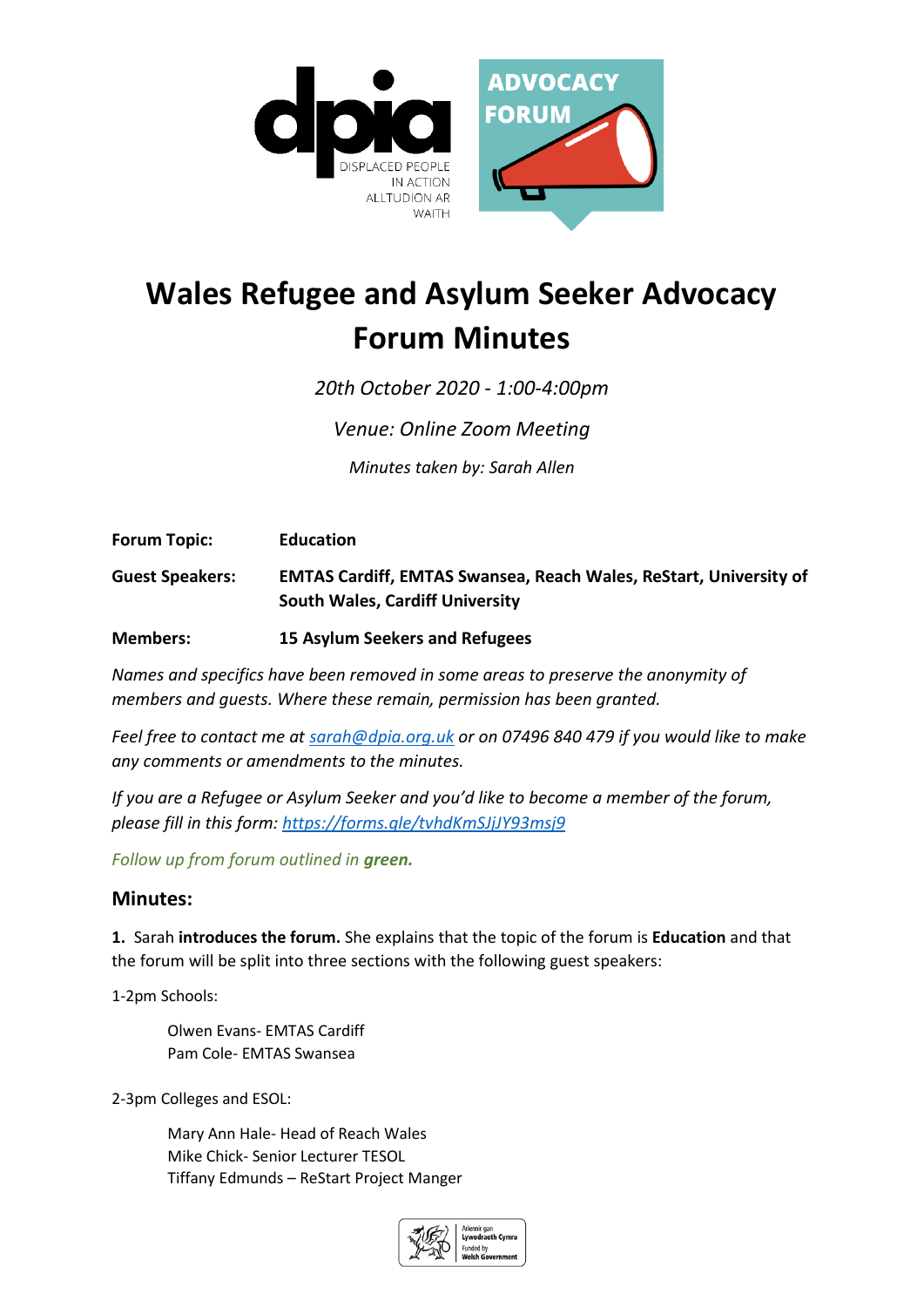Kathy Oakwood- ESOL Gower College

3-4pm Universities:

Mike Chick – Refugee Champion University of South Wales Sian Catley- Cardiff University Widening Participation Jan Stephens – Cardiff University Continuing Education Elin Osmond – Cardiff University International Student Support Paula Barker – Cardiff University Student Advice and Finance team

Guest professionals: Welsh Refugee Council, British Red Cross (Voices)

# **Schools**

**2.** Olwen Evans introduces herself as from the Education Department of Cardiff Council, but working predominantly with the **Ethnic Minority and Traveller Achievement Service (**EMTAS).

Pam Cole introduces herself as the **lead for minority ethnic learners** in the education Directorate in Swansea Council.

Sarah notes that an individual was due to attend on behalf of Gwent Education Minority Ethnic Service (GEMS) in Newport, but isn't in attendance. She notes that if you are outside of Swansea or Cardiff, you can still ask questions or comment and this will be passed on to the relevant professional.

**3.** Olwen **gives an update** that she says covers **all local authorities in Wales**. There was an announcement yesterday (19/10/2020), that schools **close for half term for a week** this Friday. Following that, there will firebreak lockdown for 16 days, so there'll be a slight change after half term for children that are in school.

She adds that **primary school children** and all children that attend special schools are **to attend as normal after half term.** There's lots of rules and regulations that the head teachers and the safeguarding staff and all the teachers are putting in place. For **secondary school children, there will be a slight change.** So it's only if your children are year seven or eight, they should continue to go to school as normal. If your children are doing any external exams, **like GCSEs, then they will be expected to go in in order to sit that exam,** but otherwise for years 9, 10, 11 and sixth form school will be closed for them for classroom teaching for that one week, but they will be taught offline. She says this should go back to normal after.

**Free school meals in Wales will continue throughout the holidays** until the end of the Easter break. This is new because of COVID. Normally, there would not be any free school meal support during school holidays but they will be getting what they had through lockdown. This is usually a voucher system, a parent pay system or the local authority might have a different system.

**4.** Pam Cole adds to this on the matter of free school meals. **Families in Swansea** during lockdown had their **free school meal payments put into their bank account or onto their Aspen cards**. That will happen in Swansea again for the half term holiday. Groups not going back to school for the week after the holiday (Year 9, 10, 11 and sixth forum) will continue to have this payment onto their bank

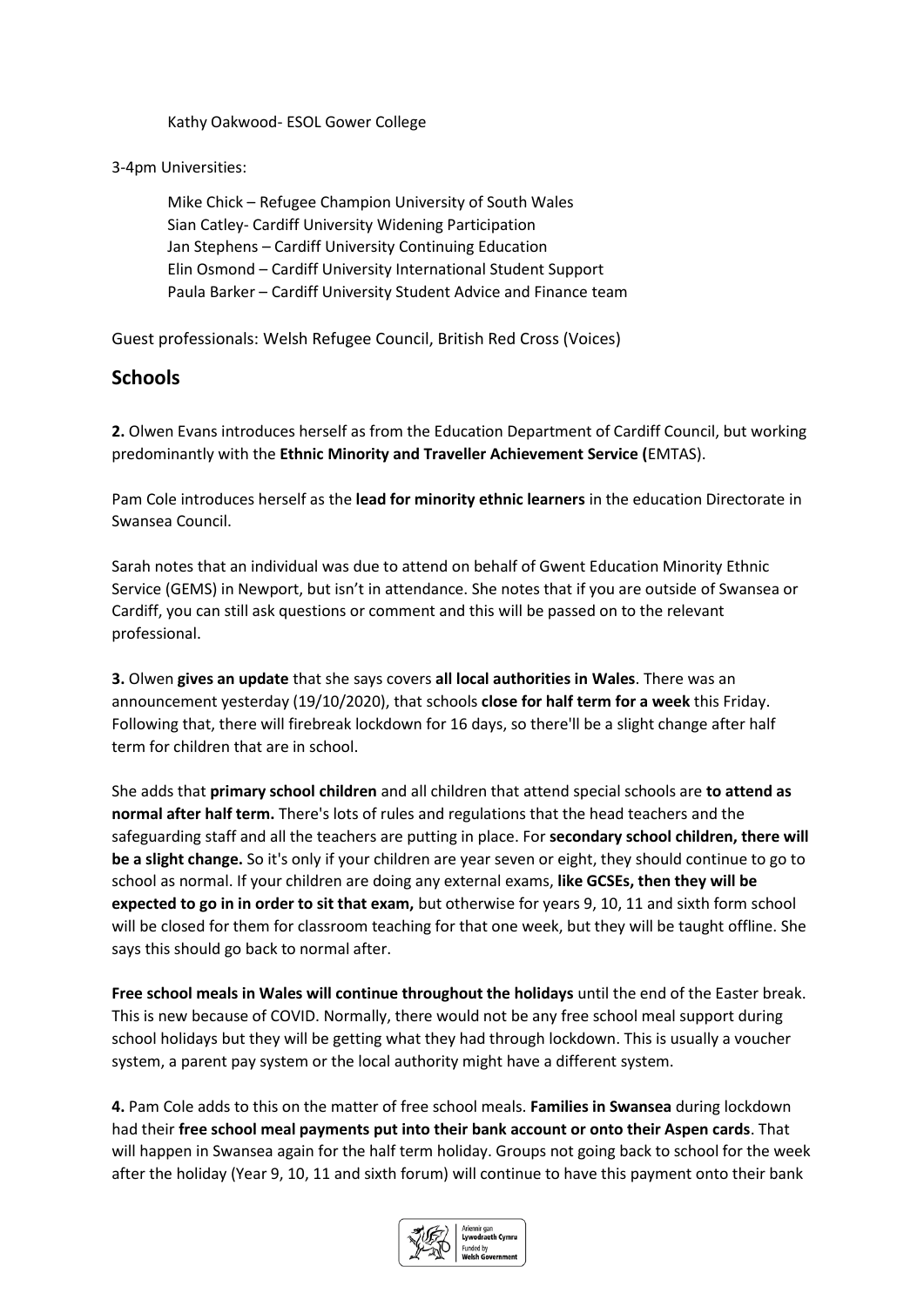or aspen card. New families that have come into schools since September, will be offered food parcels that would cover the one or the two weeks, until their details are in the system.

Whilst in general whole schools across Wales haven't had to close because of coronavirus, there may have been year groups or certain classes where **children have had to isolate** because there's been a coronavirus case. In this situation, **the school or the local authority still has to provide Free School Meals.** In Swansea, they've been getting food parcels. Schools still have to provide learning to children who either have to be in this short lockdown. This could be learning provided via the internet, packs of lessons, etc.

She adds that there are **lots of safety precautions and very strict measures taking place in schools**. So in general, it's best to try and get children into schools.

**5.** Olwen notifies the group that in Cardiff, it is now the **time to apply for secondary school places.** There is quite a strict deadline which is in about 10 days. If you have or know of families that have children in the last year of primary (year 6), they need to be applying for secondary school now. The application process is all online, but some of the hubs are still open for support.

Pam notes that this is also the case for Swansea.

**6.** A member says that he has heard from teachers that lessons on online platforms aren't as good as face to face education. There are a lot of strict measures for entering schools, so it is good that pupils can get lessons face to face.

- Olwen notes that having **online classes is very new** to everybody. She says it's much better to have a teacher in front of a class who can introduce the lesson can explain what they need to do. There's lots of issues with online learning, such as quality of families' IT equipment and Wi Fi. Some find it hard to motivate the children to join the online class, if it's a live stream. Nobody thinks it's ideal. **Teachers are adapting well** and coming up with innovative ways to make that **learning more interesting and meaningful** for students. But she says he is right, you can't replace a good classroom teacher with anything online. She thinks parents are starting to realise how tough a job it is to get children to learn. She thinks it's easier to send children to school in the morning than to try and get them out of bed to listen to a lesson online.

- Pam notes that it is a **priority to try to keep children in school** as the learning and wellbeing of children is very important. That's why in this firebreak lockdown they're closing non-essential shops and businesses, but **as much as possible, they want to keep children going into school.** 

She notes that schools have more time with the children back in school to **ensure children understand how to access online learning**. Nothing will really compensate for being in school every day with the teacher there, but this must be balanced against safety and trying to stop the spread of the virus.

**7.** A member says that she has **two children in primary school**. She really struggled in the COVID lockdown. They started school in September 2019, but then had to begin home learning in March.

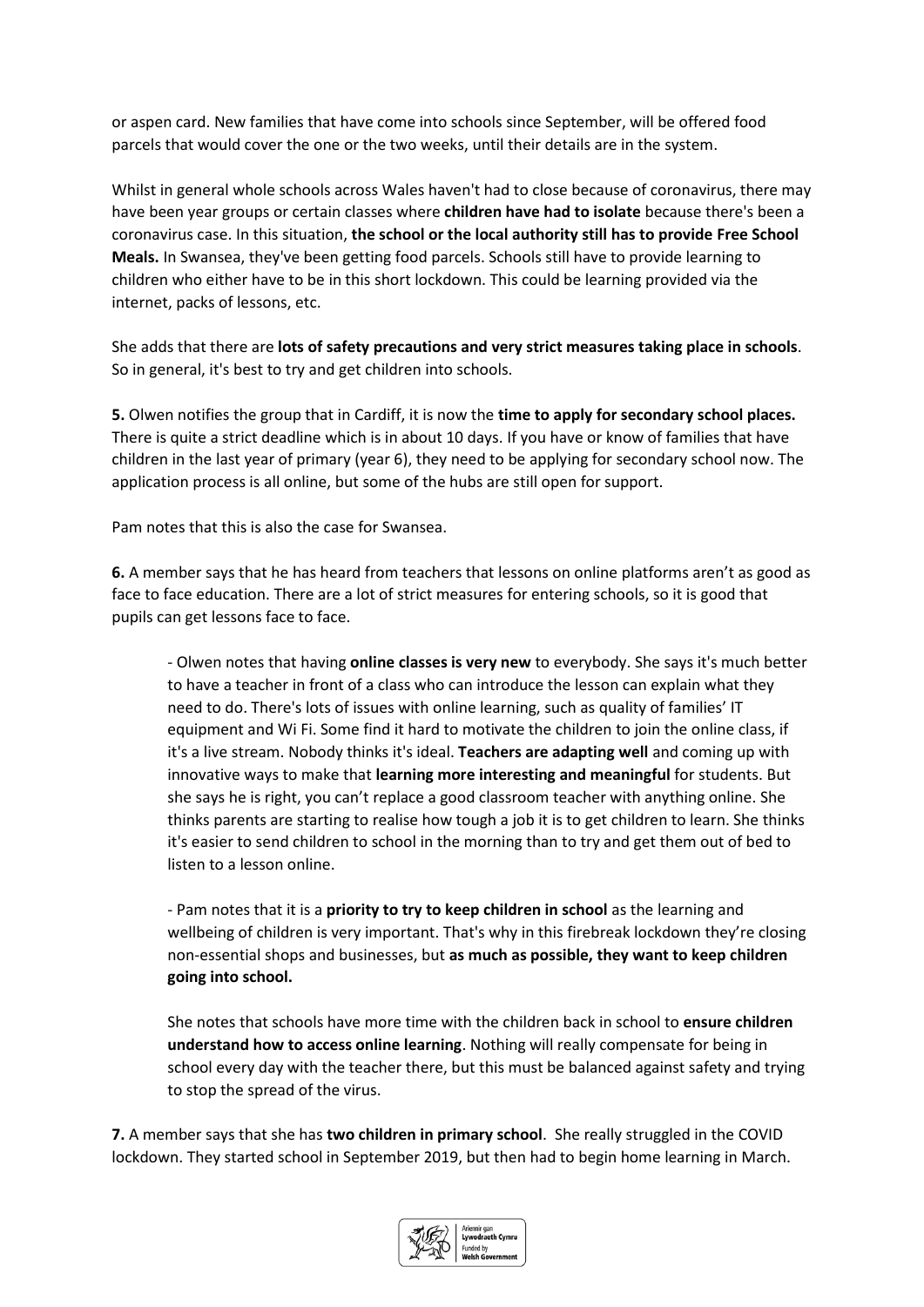She was a teacher in her home country, but the **system here is completely different**. They come back without notebooks, and all they have is to read stories from small books.

She says that when her children stayed at home **during the lockdown, both her and her children lost a lot of their English skills.** So when they started this year, she decided to go and volunteer at their school so she would understand what is going on. This volunteer work has helped her learn more about how the classes work and the system in general in schools.

She feels her children **need more support in their language** in the school. Her two children are smart enough to understand Welsh and English, but still struggling with a lot of things. She says that even as a teacher, in a parent role it's hard to get your child sit with you about maybe 30 minutes or more. It's really **tricky for them to understand that you are in the role of teacher**, not mother. She says that it would be great if the council or schools **could provide more support** for this.

She was surprised that in the UK school system **behaviour is seen as the main issue**. Parents will be **called for a behavioural action**, **but not given education notes** so they can understand the weakness their kids have at school.

Last year, one of her sons began Year 2. Before that he hadn't been to school. The **other students knew how to read and write but her son didn't**. They had just arrived in the UK, and it was strange for her son to go to the school without any support. There were **no notebooks or notes sent to the house on how to help** him. She says that **"I qualified as a teacher… What about the other parents? What about the other families?"**

**-**Olwen answers that translation of resources, is a forever growing need. In Cardiff, there is over 96 languages with 116 dialects. She says that is **practically impossible for them to translate into 96 languages on a regular basis** to share information. She does understand the value of having that in a home language. There are things that they are trying to do to make that accessible to families.

One way of doing that is Google Translate. A lot of the worksheets and work packs will be sent through Word Documents which has a **tool called Immersive Reader**. It works on Teams, which is an application most schools use to transfer information to pupils. If the document is in English, you can click on View, then on Immersive Reader, and then it will give you options to translate the document text. You can also have it read the document out loud in that language. She says there's a **at least 50 languages** there and from the testing they've done it's quite a good quality translation. Once children know how to use Immersive Reader, they can show the parents, and it becomes easier for them to be able to access communications from schools. If there is a **specific need they will hire a translator for safeguarding purposes**.

- Pam responds that in Swansea, they've got 140 languages and dialects. It's not practical to translate everything, so they very rarely do written translations unless it's applicable to all schools.

- Olwen says that in regards to behaviour, **schools tend to share the negative more than the positive.** It varies due to the school's behaviour policy, which is determined by the head teacher and school governors. **You can become a school governor if you're interested in** 

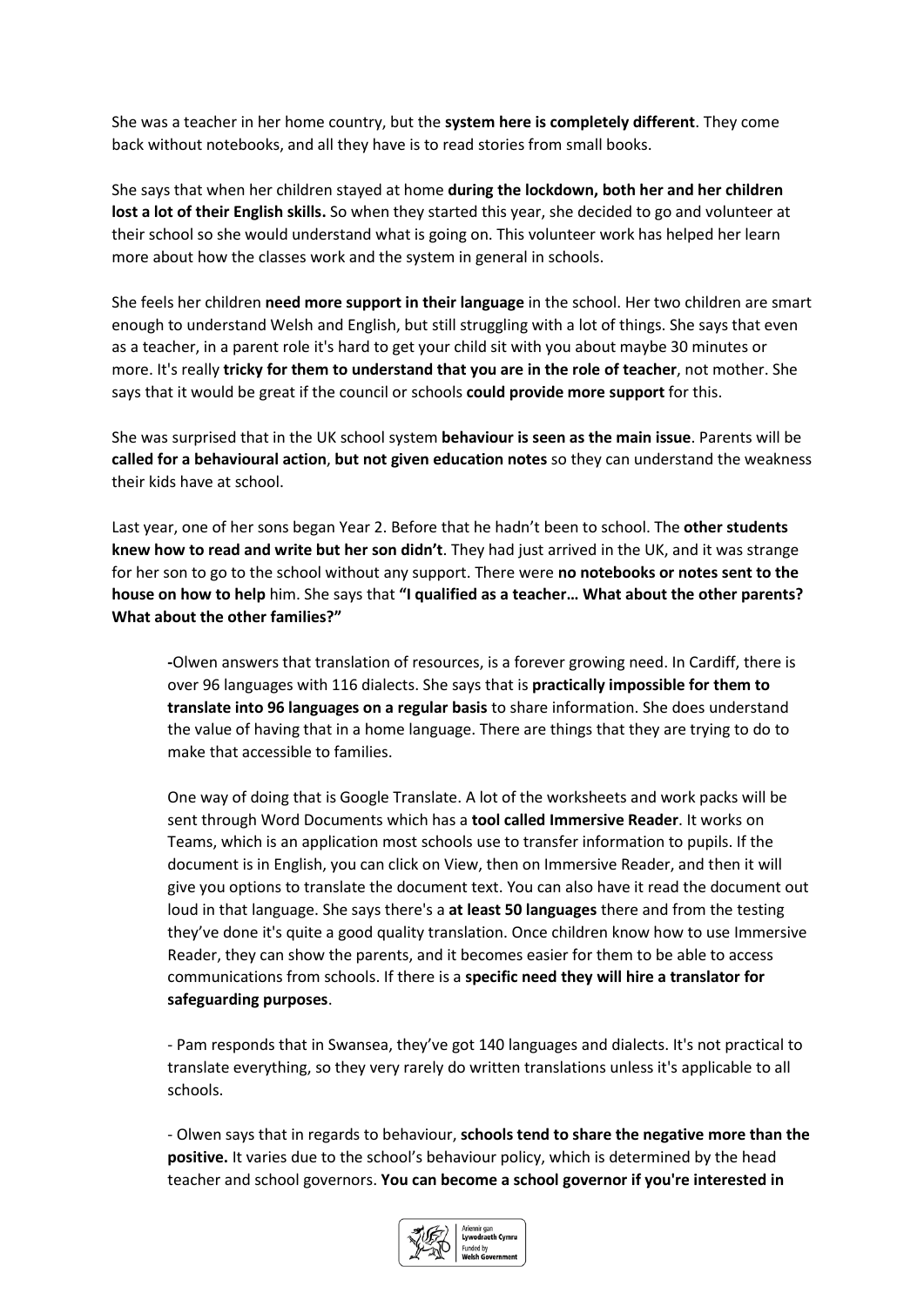**how a school operates.** They tend to report more on negative behaviours so you can address it, because they don't want it to escalate. **If you're not happy you can always go to the school to ask them a question**, and then they can explain why things have happened in a certain way.

- Tiffany (ReStart) notes that on the Sanctuary website ( [https://sanctuary.gov.wales](https://sanctuary.gov.wales/) ) there is a page with **Covid-19 information translated into many languages**. It has an option that can read to you as well.

She says, in terms of **parent's language skills,** all dispersal areas in Wales have a **Reach Hub** where you can go for a language assessment to be given an **English language course**. Find out more at[: https://reach.wales/en](https://reach.wales/en)

**8.** A member notes an issue he has had where Clearsprings has not been sending information in his home language to his NASS accommodation. Sarah says that she will contact him after the forum about this issue.

**9.** A member notes his **worries that asylum seeking children are disadvantaged by schools going online,** as they **don't have the same access to laptops and WiFi**. He asks what the government and schools are doing to support these families

- Olwen responds that **Welsh Government has provided local authorities with funds to provide devices such as laptops.** This came in phases, with at the beginning of lockdown schools being asked to give all their stock to families who needed it. They then provided MiFis or dongles to ensure they had WiFi.

She adds that the local authorities **provided tens of thousands of laptops** to schools to give to those who had no devices. In Cardiff, schools did house visits to distribute these. Families had to sign an agreement to say that they'd received the equipment, they would look after it, and that they would only use it for educational purposes.

Those **families now should all be covered**. There may be one or two, that we aren't aware of, but there's a system in place to address that.

- Pam said that there was a similar system in Swansea and that the aim of getting students devices was the same across all the authorities. Some schools may have taken equipment back when term started. Schools have been working on making sure that all the children can access the learning if they have to isolate.

**If families still haven't got devices, they need to approach the school.** She says realistically it **may not be one device per child**. This is because of limited money and trying to make sure that every family is covered. In Swansea, we prioritise asylum seekers, we phone the families to check in, and to make sure they are provided.

**10.** A member asks **whether primary schools will be reopening** after half term.

Olwen responds that nothing will change. Primary school will close on Friday, for a one-week holiday. **All primary school children will go back** then the following week.

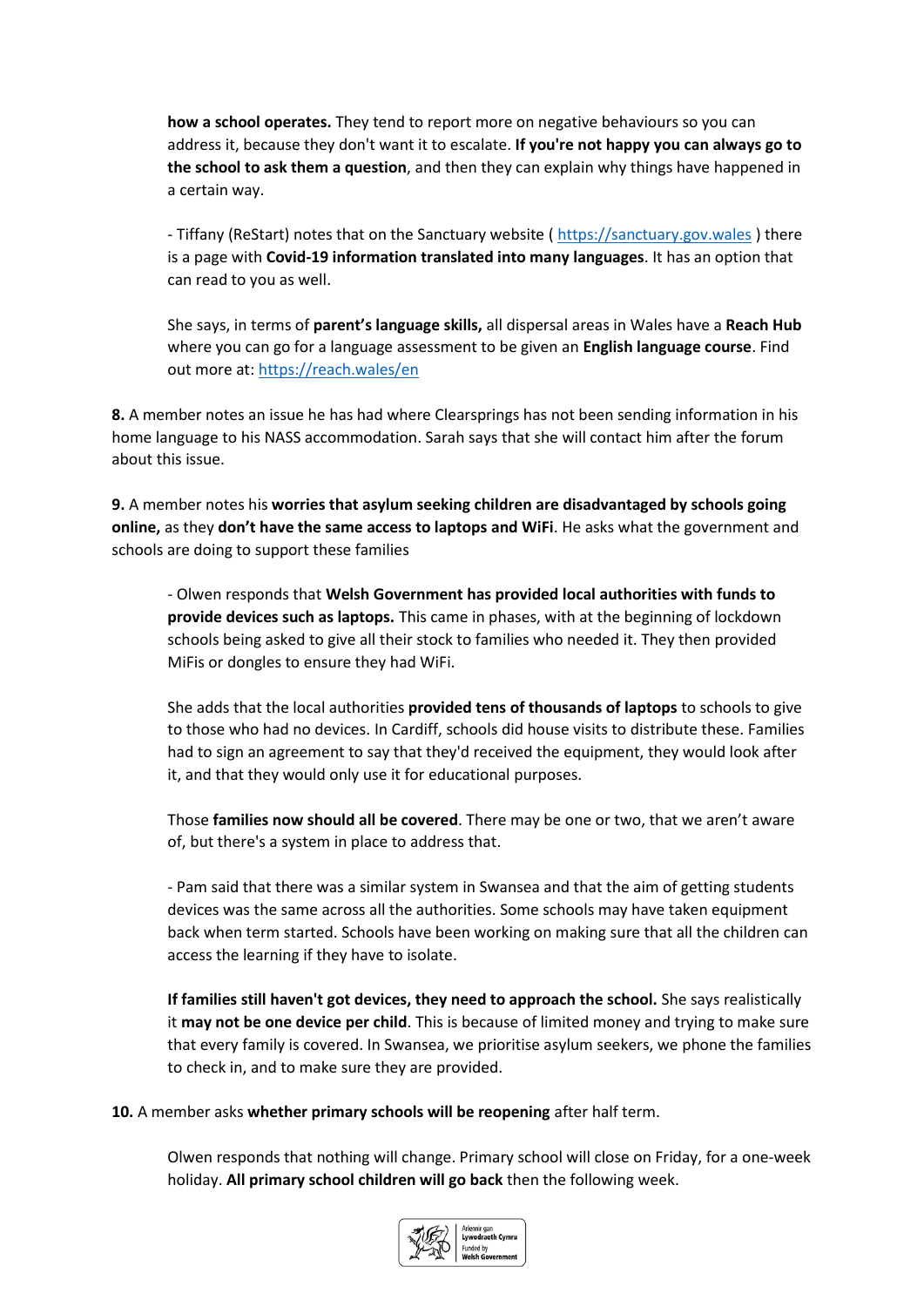This is **different for some of North Wales and West Wales**, where schools are closed for half term this week too, and will have a two week holiday.

**11.** An individual notes that parents who have English as a second language, are finding this period difficult in terms of their own language development. She wondered **whether schools are linked in with ESOL to help parents to access this**. This would also help parents have a better connection with their children's education.

- Olwen replies that ESOL classes used to be run in school, with coffee mornings for parents to practice language. Some schools still do this, but not many. As a result of Covid **every school has a family engagement officer**, somebody with a responsibility to link in with families. At the schools she's worked with, when they phone homes they **will often ask parents whether they are accessing ESOL** or give them advice on where to go. She has **raised it with their education management team** as an issue, so they should be addressing as a wider issue within the area.

She says in person classes won't be possible in schools, or at the college, for a while. Some kind of link needs to be made with the Reach project. She says that maybe it's something to discuss in the next section on college and ESOL

**12**. One member notes that she is in Newport and the guest speakers are from Cardiff and Swansea. She has a child in secondary school. She **agrees** with the earlier point that they **only get negative rather than positive feedback** from the school.

She says that in Newport, they **finally did receive a laptop, but then they had to give this back.** However, they have still **been given assignments that need a laptop to complete**. The school gave her feedback that her daughter hadn't completed an assignment, but it was posted online. She told the school about this, but they haven't got back to her. It's a big problem as she doesn't know if there have been given more assignments since. She asks if we could ask somebody from Newport.

- Sarah notes that GEMS in Newport was invited but couldn't attend. She says that she will pass on this situation to her to follow up on.

- Olwen notes that this may be a glitch in the system. If **she goes back to the school and explains the situation**, they should be able to resolve it. The member notes that she has already tried contacting the school, to no effect.

- GEMS and Newport Council were contacted by DPIA to help resolve this issue.

## **Colleges and ESOL**

**13.** The guest speakers for the section on colleges are introduced:

MaryAnn Hale- Head of REACH Wales Mike Chick- Senior Lecturer TESOL Tiffany Edmunds- ReStart Project Manager in Welsh Government.

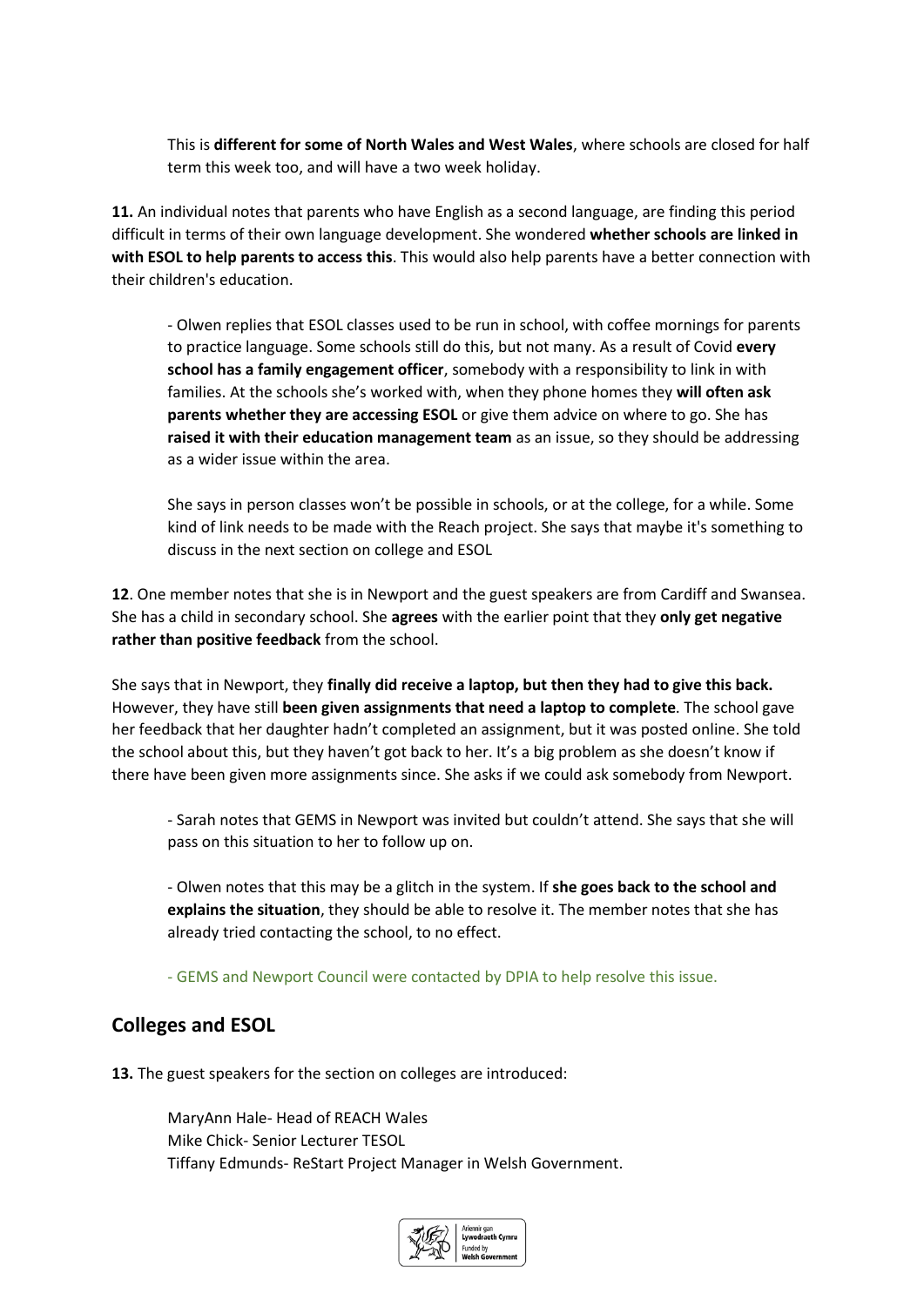**14.** MaryAnn Hale gives more of a detailed introduction to REACH. She says they **look after all of the essential referrals for ESOL provision** for anybody wanting to access ESOL in **Wrexham, Swansea, Newport and Cardiff**. They also have a hub for refugees for support with integration activities. They've been working on the ReStart project with the Welsh Government in the four areas since June 2018. They will be continuing until at least March 2021, with the hope to continue until the end of the following year.

Mike Chick introduces himself further. He says he's a university lecturer who researches ESOL in the UK and Wales. He is also a ESOL teacher and organiser for the lessons ran with the Welsh Refugee Council.

**15.** A member says he goes to college in Swansea. **Most asylum seekers don't have access to equipment such as laptop and internet.** The **college asks them to use Teams**, and this doesn't work on some phones. The **college said they will lend them laptops**, but they are **still waiting**. Asylum seekers **don't have the WiFi to attend classes. It is too expensive** to be able to join these classes using phone data.

- MaryAnn responds that **Swansea have just put in an application for devices and Wi-Fi dongles for refugees**. It was quite a substantial number to support the refugees that are engaged with the project. These are being purchased within the next week so should be going out soon. Gower College are looking for funding to support asylum seekers with devices and Wi Fi. They've got the same problem in Cardiff. They've **alerted Welsh Government to this gap.** They appreciate that it's exceptionally difficult to engage with ESOL without appropriate devices or WiFi.

In terms of **Teams,** this is used by Gower College and Cardiff and Vale College. She says that **is their platform for delivery they can't manoeuvre on that** because of data protection and security issues. They recognise this can produce difficulties, but are investing in supporting and training people on this.

- Gower College updated us that 92 of their full time ESOL student's learners requested laptops which they began to distribute on 9/11/2020

**16.** A member **asks if there are online courses** and what kind of courses are happening online at the moment.

- MaryAnn responds that the four dispersal areas (Wrexham, Swansea, Newport, and Cardiff) **all delivery is set up to go remotely** as we go back into lockdown. The majority of people enrolled onto college provision have already started some form of remote delivery. It's **been about 20% of face to face, 80% online**. Adult Learning Wales have had face to face provision, but they are equally able to deliver online and will move to online provision as well. **There are courses that are just online**, because we've had individuals that don't want to have face to face contact.

- Gower College updated us that their full time delivery is 75% face to face and 25% online. This varies for part time between 33%-50% face to face and 66%-50% online.

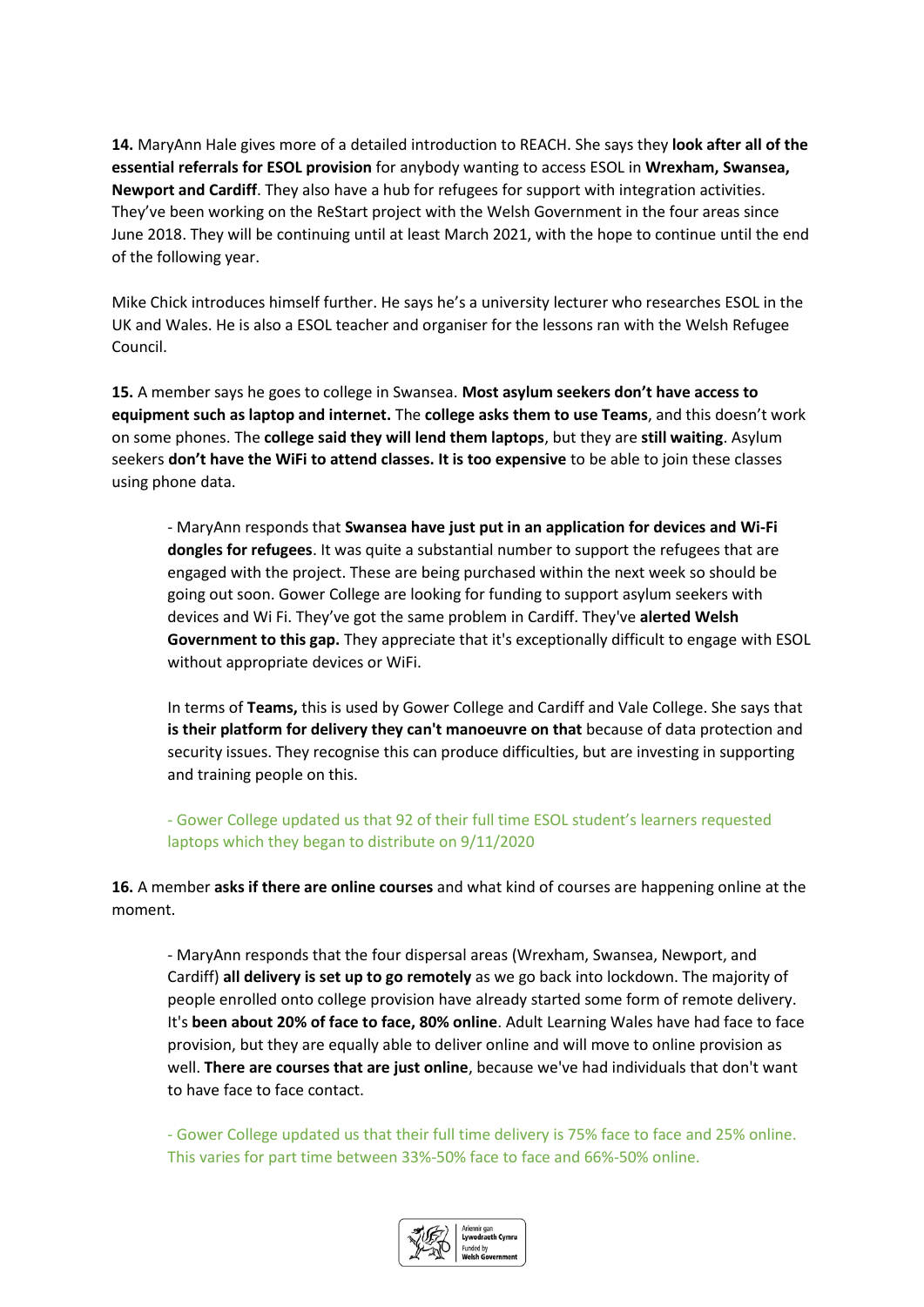**17**. Mike Chick asks whether those attending classes **outside of dispersal areas** such as Neath Port Talbot **are receiving similar support** with regards to devices and online classes?

- MaryAnn responds that she can only really speak for the dispersal areas. She passes on a contact who is very involved with the other areas and offering support. She knows that third sector organisations are also offering support. If Reach can support refugees outside of the areas who can't access anything else, they do.

- Tiffany says she **will take this back and ask the head of inclusion** in their team to see what provisions are for outside of the dispersal areas.

- Tiffany received the following information from the WG Post-16 Team. They are currently **administering Welsh Government grant funding to Post-16 learning providers** for them to purchase equipment (including items such as **laptops, tablets, chromebooks and MiFi** devices to help address connectivity issues) for use by learners. The Welsh Government has made **£8.1 million** capital funding in total available **to eligible learning providers**, with the majority of funding for **Further Education Institutions** (and some funding is available to local authorities delivering adult learning in the community). **Each learning provider is responsible for identifying and prioritising learners for support, and for distributing equipment to learners registered with their organisation.**

**18**. Mike informs the group that ESOL provision at the Welsh Refugee Council is voluntary provision rather than college provision. These classes are aimed **for those who are on the waiting list for college provision**. There's a complete beginners class and a higher level conversation class. Learners who are beginners or would like more opportunity for conversational practice **can get in touch with the Welsh Refugee Council to join.** 

**19**. Sarah informs the group about **DPIA's Digital and Data Project** which can help individuals access education by **providing digital devices and data**. This is available across Wales, email [info@dpia.org.uk](mailto:info@dpia.org.uk) o[r Sarah@dpia,org.uk](mailto:Sarah@dpia,org.uk) for more information.

**20**. An individual asks if anything will be put in place for those **travelling from Newport to do Level 2 in Cardiff.** She says she knows multiple asylum seekers in this situation who are **struggling to afford**  the transport, but want to continue studying. **Are there any transport funding schemes** to help with this?

- MaryAnn responds that they've been working closely with Coleg Gwent and Adult Learning Wales **to put on a Level 2 course in Newport**, as Cardiff and Vale College has been inundated with these new learners, and there isn't the capacity. **There's a recognised need, so this needs to be provided in Newport.** This will mean those individuals won't have to pay for transport to Cardiff. She says she'll share any updates on this with Sarah.

- MaryAnn responded following the forum, stating that she has spoken to Coleg Gwent and the Newport REACH + Hub and suggested they **look into providing Level 2 in Newport** next year. She said that "They will **need time to put this into their curriculum** planning and ensure they have demand. We currently have 4 students studying with us from Newport on CAVC provision so I would think it is viable. This **is an ongoing action**, and I will feedback when I have more detail hopefully early next year."

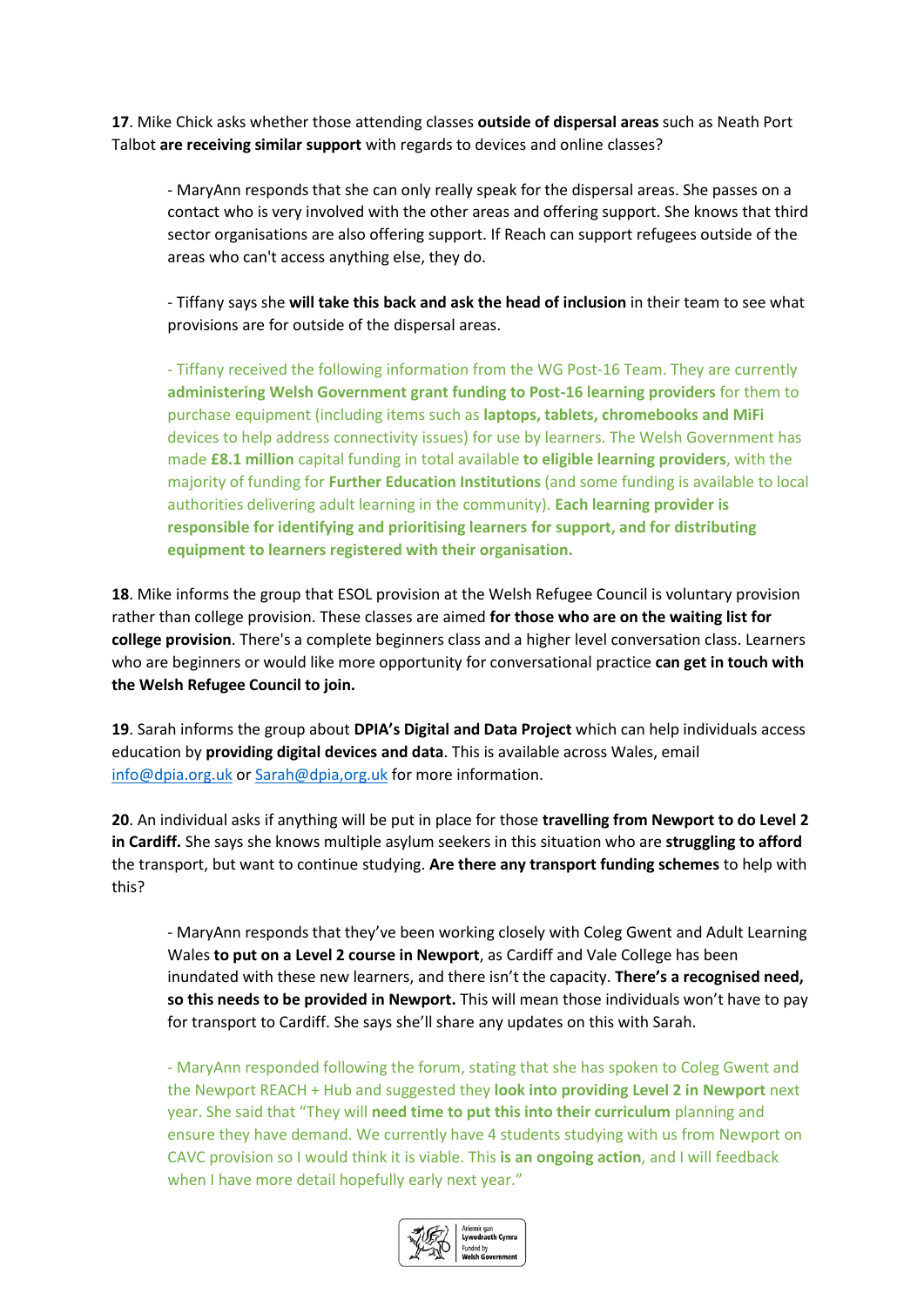**21**. One individual said that he began studying at Gower College last year. This became really hard with Covid because of **having to adapt to the new system in a second language**. He says it is also difficult as they are **waiting for their asylum interview whilst trying to focus on college**. He says that they have two days in class and two days of online learning a week. These are for 1 or 1  $\frac{1}{2}$  hour classes.

-Mike asks **whether he feels this is enough time in class** to cater for his needs, and the member **feels it is not**. Especially when it is online as a **second language is hard to understand over the computer**. He adds that it is also **harder to focus online** and lessons become boring more easily.

**22**. An individual asks whether moving online has had any effect on **waiting lists for ESOL**. They also ask **whether there is a limit on online class size** in the same way as in person classes. Lastly, they ask if there has been a **reduction in the number of hours offered** at each level.

- MaryAnn responds that there has **not been a reduction in hours** at CAVC, they still offer six hours a week for part time, 16 hours a week for full time. She believes this is similar for the other colleges. When they could, they delivered around **20% as face to face and 80% online**. They to slightly reduce numbers when they planned to deliver face to face as they can only do a certain amount of this. **Groups can't be too big online as it becomes unmanageable** to provide good quality teaching.

**In Cardiff there is no waiting list** and they're still filling spaces, so anybody looking for provision should go to their Reach hub to be referred to the most appropriate provision. In Cardiff you would be seen within a few days. **Swansea has filled its provision**, but Adult Learning Wales are looking to provide more. There are **also unaccredited courses available**, such as those run by Oasis and FAN's conversational coffee groups.

- Gower College updated us that they have spaces on fulltime courses for afternoon classes and classes due to start in January. They are regularly filling in students on waiting list for part time classes where spaces become available.

### **23**. A member asks **if it is possible to attend any other courses** apart from English, and **whether only English is free.**

- MaryAnn responds that you have to be at a certain level of English to be able to do a mainstream course. **Those referred to mainstream are usually at Level 2**, with Newport sometimes referring at Level 1. In Cardiff, we do **ESOL+ courses**, which are **ESOL and a vocational subject.** This is about nine hours a week of ESOL, and five or six hours of a vocational course. This includes business admin, hospitality, home beauty, business accounting, construction and more. Hubs assess speaking, listening, reading and writing to assess what level people are at, and what they can attend.

- It is asked what happens if someone has reached a good enough level of English to join mainstream provision.

- MaryAnn responds that there are **grants available to help refugees with fees.** Also, if you are **16-19 years old the courses are funded.** There is funding available, but it depends on the

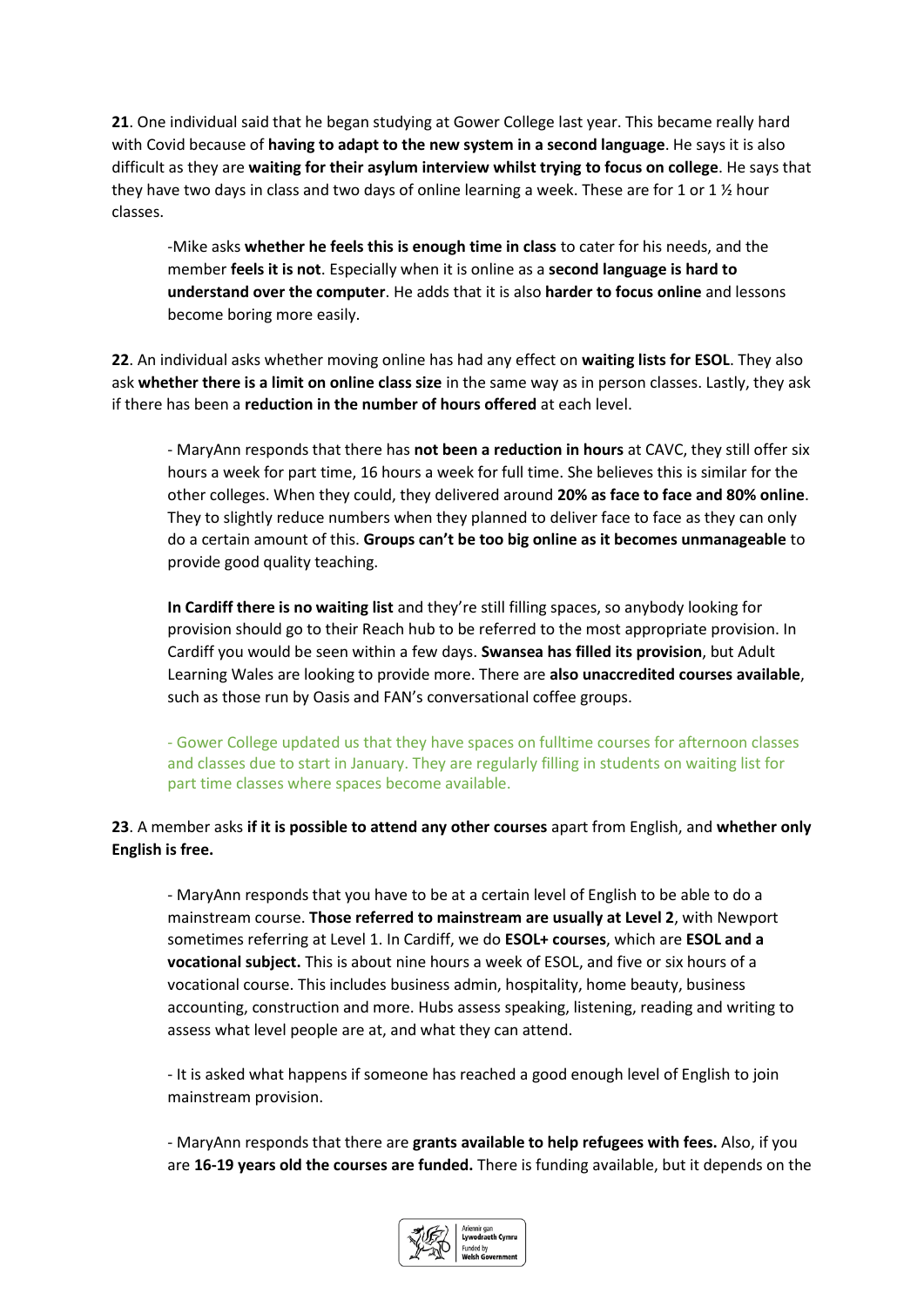course. She says they can support with this process if you apply through one of the Reach Hubs.

**24**. A member says she started doing Entry 2 in Gower College in 2016, followed by Entry 3 and Level 1. She failed her Level 1 reading or writing, and was told she couldn't progress to Level 2 until she passed so she did it a second time. This time she **passed Level 1, but the college said that she was not eligible for Level 2** and had to do Level 1 a third time. She says she **wants to learn new things,** but she is learning the same by repeating the course. Her teacher says she'll get more experience by repeating Level 1, but she feels she will get more from Level 2, even if she fails at first. Because of this she decided not to enrol this year. **She asks why they are keeping her in Level 1?**

- MaryAnn asks if she can pass on the details of this situation to her through Sarah so she can resolve this issue.

- The details of this situation were passed to MaryAnn and Gower College to resolve this issue.

**25**. A member asks **which online college courses are free?** He says there are **sometimes fees for 3 day summer courses**. He says it is interesting for him and others to get new knowledge, but these courses are not fully funded so he **can't access them**. Is there any chance to **remove these fees for asylum seekers** and refugees?

MaryAnn notes that **ESOL is free**, but with those other courses, there are **fees attached for everybody.** She says her main area is ESOL so she isn't sure what grants are available.

She recommends that refugees go to a Reach ReStart hub as they can **support with grants and accessing other provisions**. She says that unfortunately they don't offer support with holistic assessments for asylum seekers, it's **just for refugees**.

Sarah notes that she tried to invite the college to speak about this issue, but received no response. She asks if MaryAnn might have a contact who would be appropriate for the forum to speak to about this.

- MaryAnn passed this information onto Sarah following the forum.

- Mike notes that there are many **free courses online**, such as Future Learn ( [www.futurelearn.com](http://www.futurelearn.com/) ). Refuaid [\( www.refuaid.org](http://www.refuaid.org/) ) also **provide funding** for refugees and asylum seekers who are looking to get into formal education.

- Gower College updated us that asylum seekers at their college receive grant/funding support from their Student Services team. ESOL teaching staff and their admissions team provide advice and guidance regarding wider College provision.

**26**. Jessica Moser (British Red Cross) communicates a point brought up to her on the chat by a **Voices ambassador**. They noted that there are **extra costs involved with practical college courses** that come with **buying equipment**. This individual had **£265 to pay for a hairdressing kit**, which is almost **impossible for an asylum seeker to afford.** 

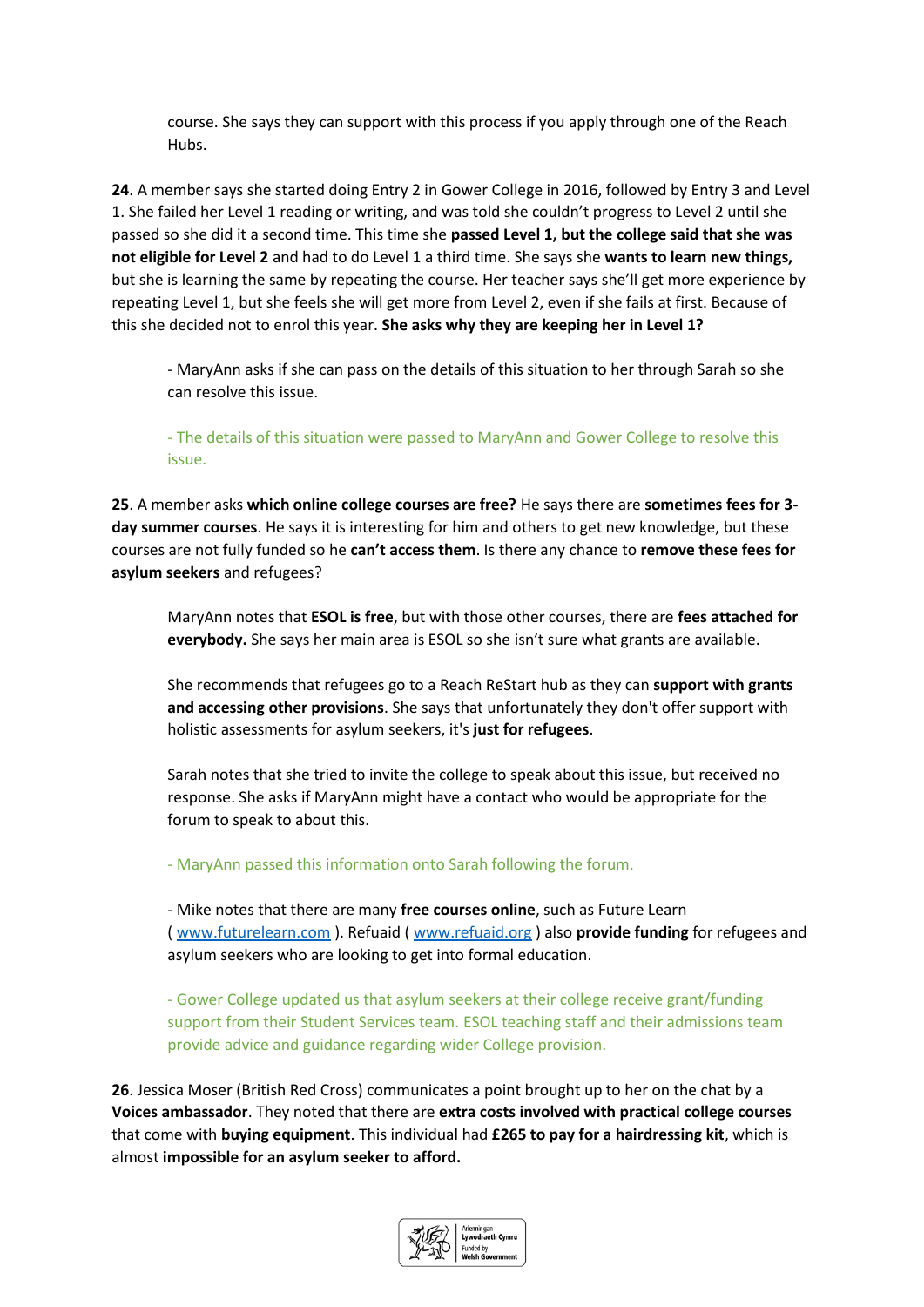- Jessica notes that the **Princes Trust has a Development Award for asylum seekers** and refugees under 30 years old. They can help with cost of course fees, tools and equipment, but not with transport. ( Link: [https://www.princes-trust.org.uk/help-for-young-people/get](https://www.princes-trust.org.uk/help-for-young-people/get-funding-train-learn)[funding-train-learn](https://www.princes-trust.org.uk/help-for-young-people/get-funding-train-learn) )

- Sarah adds that the **Ruth Hayman Trust also gives educational grants to Asylum Seekers**. This can pay for registration and course fees, exam fees, a DBS fees, the cost of joining professional bodies, and dictionaries and essential textbooks. ( Link:<http://www.ruthhaymantrust.org.uk/grant> )

## **Universities**

**28**. Guest Speakers for this section on universities are introduced.

Mike Chick- Mike Chick – Refugee Champion University of South Wales

Sian Catley- Cardiff University Widening Participation

Jan Stephens – Cardiff University Continuing Education

Elin Osmond – Cardiff University International Student Support

Paula Barker – Cardiff University Student Advice and Finance team

Sarah notes that unfortunately not all universities could attend. She says that questions can be asked about other universities, and she will try to take that question or comment to the university to follow up.

**29**. Mike gives a further introduction to his role. Two years ago University of South Wales (USW) launched the **University of South Wales Asylum Seeker Bursary** which supports **two asylum seekers with a postgraduate** (master's level) degree each year.

USW also offers **up to 20 weeks of full time free language preparation**. They give a **free USW language assessment** as part of this. That means those who apply for university at USW don't need to do the IELTS examination. He says that USW is a University of Sanctuary which means it's in the university's policy to do what it can to support refugees and asylum seekers.

**30**. Paula Barker is a student support advisor at Cardiff University. She says she is able to answer any queries about statutory funding that students are eligible for. **For asylum seekers, there isn't currently any statutory funding.** Those with **refugee status are entitled to student finance**. She says she's happy to answer questions related to this.

**31**. Elin Osmond is an international student advisor at Cardiff University. Helping asylum seekers is part of her role. **Cardiff University has the 'Opportunity Award' scholarship for two asylum seekers** who have a conditional or unconditional offer on an **undergraduate programme of study** (that doesn't include NHS funded courses).

Successful candidates will get their **tuition fees paid in full and £4000 towards living costs**. That is for the duration of their course or until their status changes. Their undergraduate asylum seeking students are also charged home student fee levels rather than international fee levels.

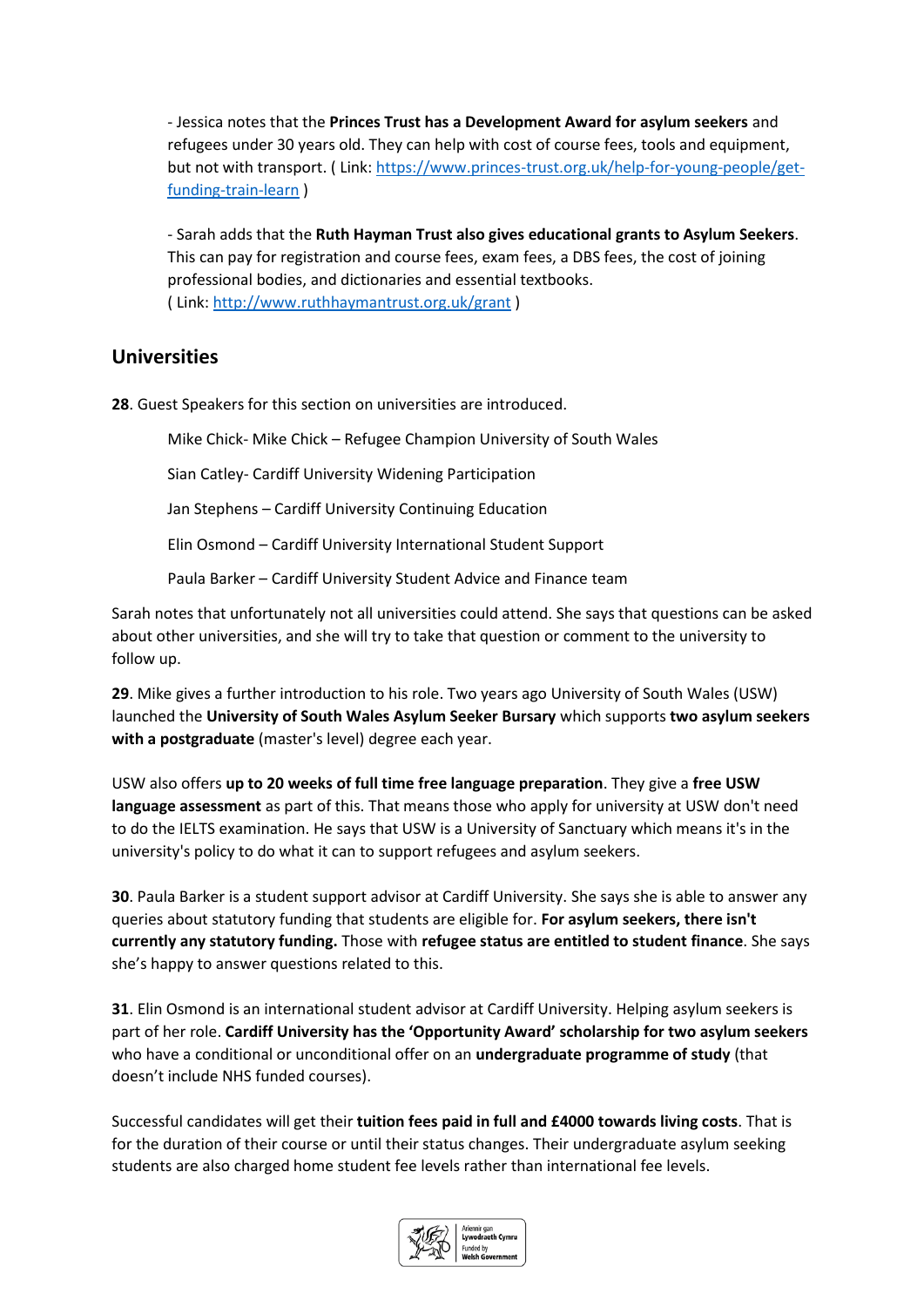**32**. Jan Stevens works at continuing professional education in Cardiff University. They **offer Level Three courses, which are free to all, including refugees and asylum seekers.** The courses don't include English language, they are chance to use and develop English language skills. Unfortunately, **asylum seekers are not eligible for statutory funding to progress to Level Four** courses.

**33**. Sian Catley works on the widening participation outreach team at Cardiff University. They work on reduce barriers into higher education. She says she's keen to listen to what they can put into place to support asylum seekers and refugees.

**34**. A member notes that a friend from his country **is a doctor**. Their country doesn't give any certificates or any documents to prove this. Since he **doesn't have these papers**, he doesn't have the access to work his profession. He asks what he can do?

- Sarah notes that she manages the Wales Asylum Seeker and Refugee Doctors and Dentists **(WARD) group.** They **support medical professionals to revalidate their qualifications in the UK and join the NHS**. She asks him to email her and they can try to assist.

**35**. A member asks Mike about asylum seekers not needing to do the IELTs course. He asks if this is the **case for both graduate and undergraduate** courses?

- Mike responds that USW provide **two postgraduate (master's level) scholarships** a year for asylum seekers. This pays for the whole of the course and up to 20 weeks of English language support. USW has **no undergraduate scholarship for asylum seekers.**

Those with refugee status have access to mainstream student loans and support, but there is no support for English language development. Therefore, USW's refugee scheme pays for up to 20 weeks full time English language preparation. This **includes an examination so you would not need to sit IELTs.**

- The member asks how long the language course usually takes.

- Mike responds that they give a **language assessment to work out how many weeks** of full time English language teaching the individual requires to get them up to the level required.

- The member asks if you must apply to the university to access this. Mike responds that this language course is **only provided for those who have applied to university**.

**36**. A member asks **if Cardiff University's undergraduate scholarship is for any subject**

- Elin (Cardiff University) responds that the scholarship is for **any subject except for NHS funded subjects** such as a nursing course, occupational therapy or speech and language therapy.

**37**. As **Cardiff Metropolitan University** couldn't attend, Sarah informs the group of their Sanctuary Awards. They have **two undergraduate and two postgraduate scholarships available,** which include full fee waiver, a bus pass a daily lunch voucher as well, and personal support. <https://www.cardiffmet.ac.uk/international/study/applying/Pages/Sanctuary-Award.aspx>

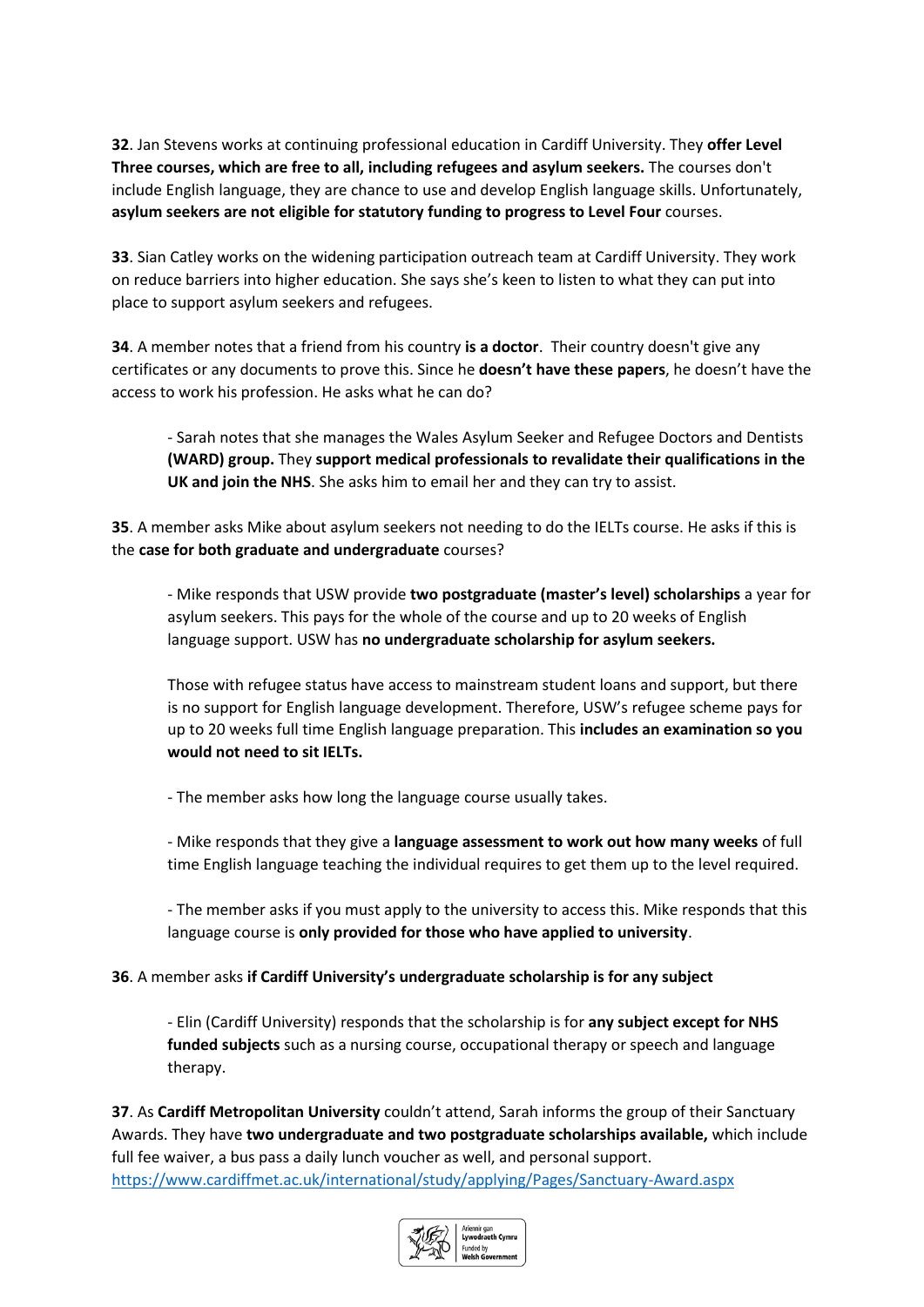She also notes student action for refugees have a webpage with a **list of all of the university scholarships** that you can access as a refugee or asylum seeker in the UK. ( [http://www.star](http://www.star-network.org.uk/index.php/resources/access_to_university)[network.org.uk/index.php/resources/access\\_to\\_university](http://www.star-network.org.uk/index.php/resources/access_to_university) )

#### **38**. A member asks **how to apply for Cardiff University's undergraduate scholarship**.

- Elin responds that Cardiff University applications will **open around March** next year for the 2021 academic year. You can find the application form and guidance notes at : [https://www.cardiff.ac.uk/study/undergraduate/funding/bursaries/asylum-seekers](https://www.cardiff.ac.uk/study/undergraduate/funding/bursaries/asylum-seekers-opportunity-award)[opportunity-award](https://www.cardiff.ac.uk/study/undergraduate/funding/bursaries/asylum-seekers-opportunity-award) <https://www.cardiff.ac.uk/study/undergraduate/funding/support-for-asylum-seekers>

#### **39**. A member sent in the following comments for Sarah to read out.

- Can Universities be **clearer on the deadline** for the submission of university application forms, particularly for Scholarships. The officer in charge should mention it to the prospective student at the 1st contact.

- Can Universities ensure they put **an officer to attend to Asylum seeker or Refugees** when the officer in charge goes on leave or is unavoidably absent. This is to ensure there are no gaps in the application process and to all **enquiries are attended to in good time**. - Officers in charge of Scholarships **should communicate better** with asylum seekers and Refugees. Remember **English is often their 2nd language**. There is often a **breakdown in communication between the school and the applicant.**

-Mike responds to this. He says that launching sanctuary schemes is not easy. **Many different university departments are involved** in an asylum seekers applying to a university (Such as academic departments, inquiries and admissions departments and international compliance departments). Dealing with all these different departments and **also language differences can create issues with communication.**

He says that It's also not easy to please everybody, as there's **a limited number of scholarships**. Universities have to **comply with certain Home Office rules** which creates issues with regards to getting hold of documentation that may be needed

He says there are issues and delays and obstacles, but they are trying to get everybody involved and sort these out.

**40**. Elin notes that one asylum seeker was **awarded their scholarship**, then was **given by the Home Office a prohibition on study.** Sarah agrees to find out more and follow up on this after the forum.

- This **condition was lifted**. See next follow-up point.

**41**. A member notes that when he applied to be an asylum seeker he was not allowed to work. A few years later he was sent to was sent to a detention centre. When he was released and came to Cardiff, he was **given a new immigration bail which showed the condition that he wasn't allowed to study.** 

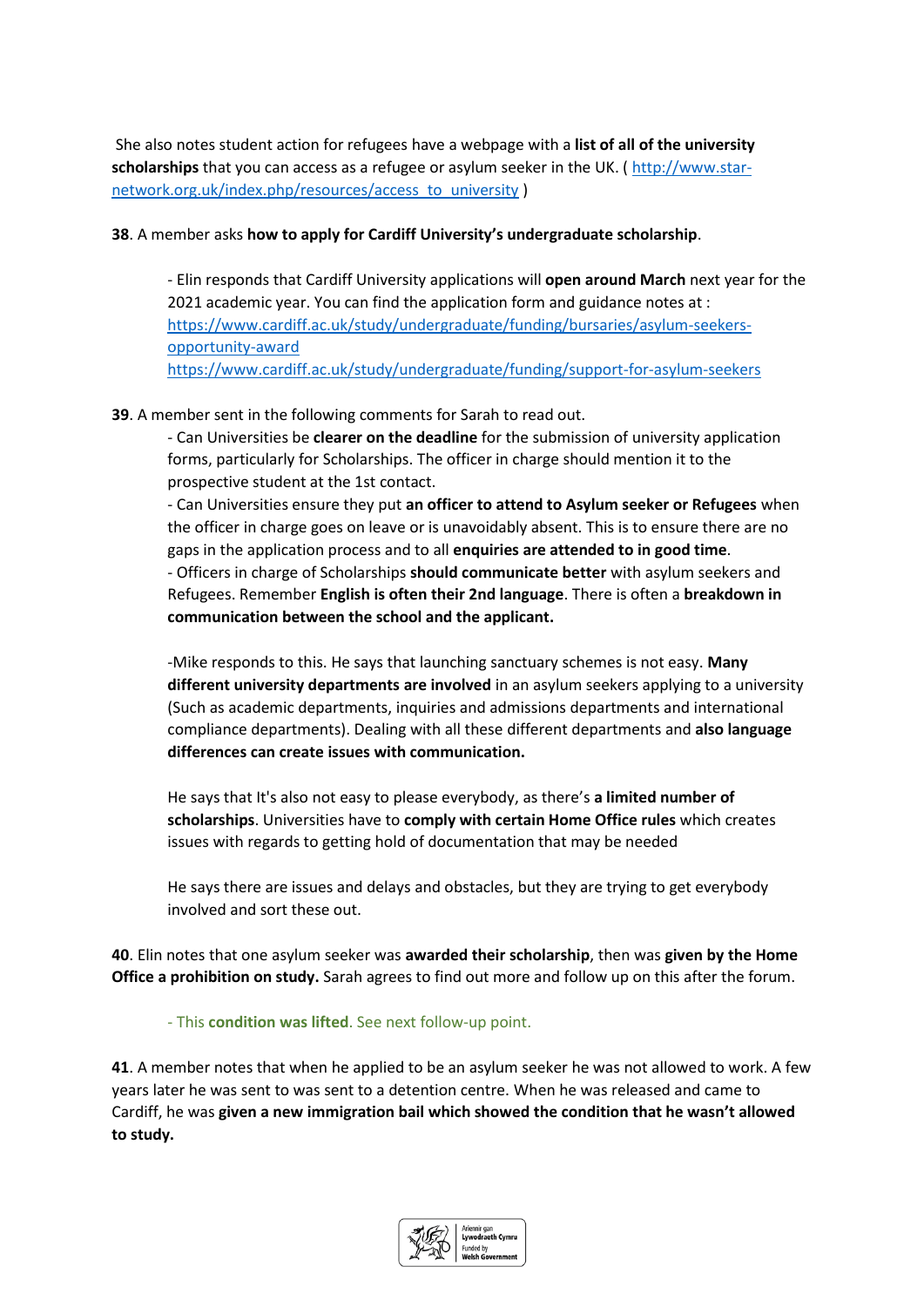He says that in his experience, **those who have got an immigration bail after detention have been told they aren't allowed to study.** He says he is confused why the Home Office have given this condition to so many asylum seekers. He sent the Home Office an email **asking why he is not allowed to study,** and **how they are defining study**. He doesn't know whether he is even allowed to go on a two-day training course or do online courses. They **haven't given him an answer.** 

- Sarah agrees to follow up on this point.

- The Home Office has issued the following guidance in regard to right to study:

- "There is **nothing in the Immigration Rules to prevent asylum seekers studying.** Therefore, anyone who claims asylum should not have a study condition applied to them.

- A condition prohibiting study **may be applied at the point an asylum seeker becomes appeal rights exhausted**, if considered necessary on the facts of the individual case."

- "If an asylum seeker who has exhausted their appeal rights submits further representations and these are **accepted as a fresh claim**, the decision maker **must lift any study restriction** applied to the person.

- To read more of this document, go to:

[https://assets.publishing.service.gov.uk/government/uploads/system/uploads/attac](https://assets.publishing.service.gov.uk/government/uploads/system/uploads/attachment_data/file/919793/Immigration-bail-v5.0ext.pdf) [hment\\_data/file/919793/Immigration-bail-v5.0ext.pdf](https://assets.publishing.service.gov.uk/government/uploads/system/uploads/attachment_data/file/919793/Immigration-bail-v5.0ext.pdf)

- Asylum Seekers who feel this condition has been incorrectly applied to them **could contact their solicitor** to **request to the Home Office that this condition is lifted.**

- This information was passed on to the relevant forum individuals and the issue was raised with the Welsh Strategic Migration Partnership.

**42**. An individual asks **if there is an age limit** to who can apply for USW's **postgraduate scholarship**.

- There is **no age limit** for the scholarship.

**43**. A member shares her experience of applying for a scholarship with University of South Wales. She came to the UK by visa, then had to claim asylum four or five months ago. With lockdown happening, she **hadn't received her ID card, only her Bail 201**. As this wasn't the **document necessary for applying**, so she **lost the chance to get the scholarship**.

At the time the University wanted to contact the Home Office to verify instead. She asked her solicitor for permission for this. She said **the solicitor said no**, saying that no one is eligible to know about her case or why she's claiming asylum after having had a visa.

She says she applied for postgraduate additional learning needs. She was told that her **application was strong enough to win**, but because she **didn't have the correct ID**, her application couldn't go through and she **lost this opportunity**.

- Mike says that he is familiar with this individual's case. She had an extremely strong application. He was **previously unaware of this process** of Universities contacting the Home Office to **confirm an applicant's identity**. They spoke with the Welsh Refugee Council who **confirmed that this was due process**. He says that universities don't contact the Home Office as a reporting mechanism, but rather as an enquiring and confirmation mechanism.

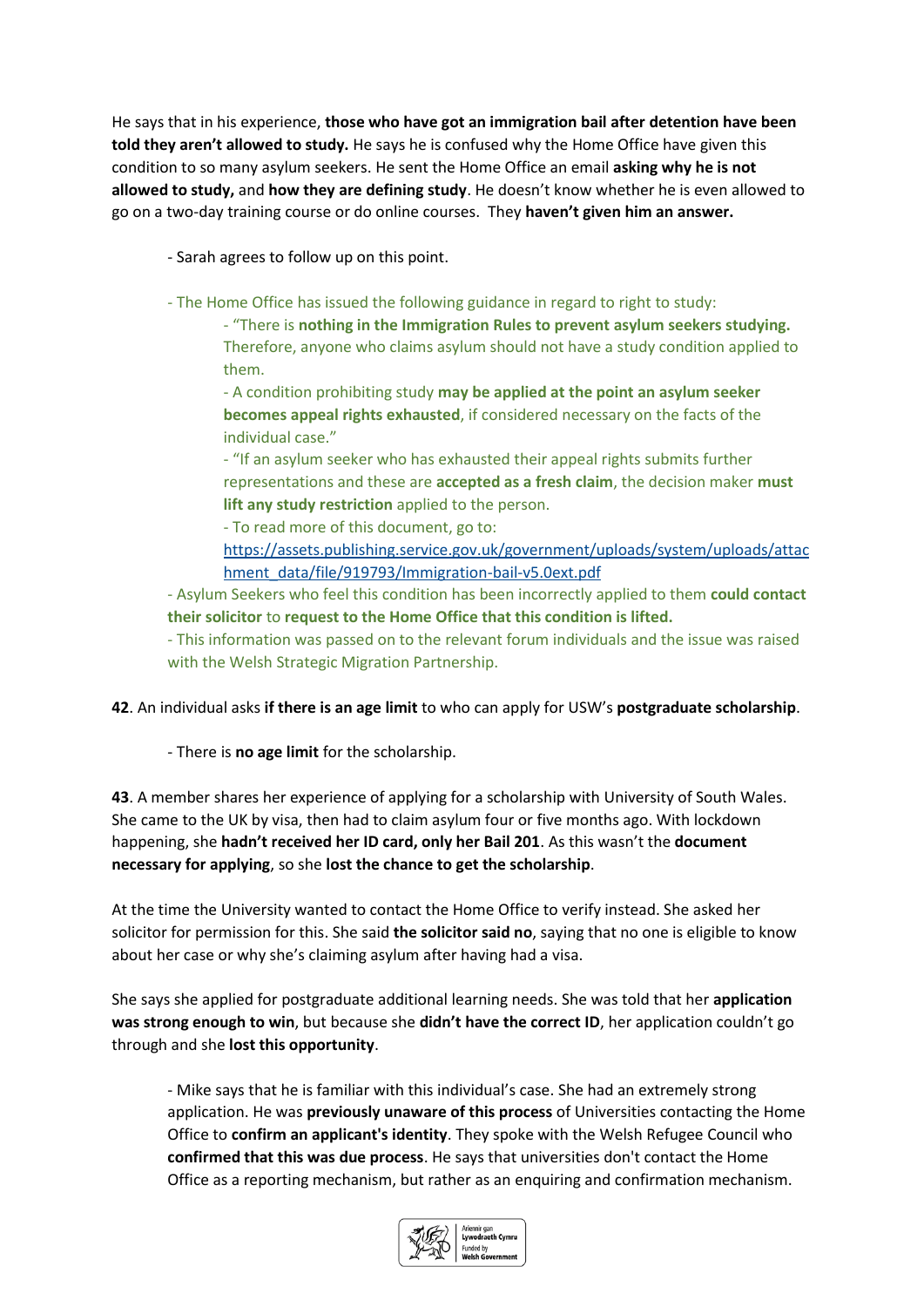- Elin notes that at Cardiff University, they **have to do quarterly checks**. In October, January, April and July, they contact the Home Office about all their asylum seeking students to check that are still **eligible for study**. The students are then issued with a temporary ID, to cover them for three months until they do the next right to study check.

#### **44**. A member asks **what language assessment is the prerequisite** for university?

- Mike responded at the University of South Wales if you're a refugee or asylum seeker, you can get **free language assessment** of the university. So you **don't need to do IELTS**.

#### **45**. A member asks whether it is **full time and part time available for the scholarships**?

- At Cardiff University and University of South Wales the scholarship is only available for full time study.

**46.** The member then asks **if somebody from Swansea can apply for Cardiff University**, and complete the courses from Swansea, or would they have to move to Cardiff? He has children, and a family so it'd be difficult to move to complete the studies. Would someone from outside the city **be given transport facilities** by the university?

- Elin responds that they **can't stop someone from Swansea studying at Cardiff University**. However, the student **would have to pay for the transport themselves**, which may be too expensive for an asylum seeker. Though over coronavirus a lot of learning is taking place, we are hoping that we will get back to learning in the classroom as things improve.

Cardiff University would provide the full tuition fees and students **£4000 pounds towards living expenses.** She thinks this **wouldn't be enough** to cover the frequent travel from Swansea to Cardiff.

- Mike says this would be the **same situation with University of South Wales**.

**47**. A member **asks for websites and contact details** to be able to find out more about the University application process. The following details are shared in the forum chat:

- University of South Wales Sanctuary Scheme Page: [https://www.southwales.ac.uk/study/fees-and-funding/undergraduate/undergraduate](https://www.southwales.ac.uk/study/fees-and-funding/undergraduate/undergraduate-home/usw-refugee-sanctuary-scheme/)[home/usw-refugee-sanctuary-scheme/](https://www.southwales.ac.uk/study/fees-and-funding/undergraduate/undergraduate-home/usw-refugee-sanctuary-scheme/) - Mike Chick (USW) email: [mike.chick@southwales.ac.uk](mailto:mike.chick@southwales.ac.uk) - Cardiff University Support for Asylum Seekers Page: <https://www.cardiff.ac.uk/study/undergraduate/funding/support-for-asylum-seekers> - Cardiff Met University Sanctuary Award Page: <https://www.cardiffmet.ac.uk/international/study/applying/Pages/Sanctuary-Award.aspx> -STAR list of UK scholarships: [http://www.star-network.org.uk/index.php/resources/access\\_to\\_university](http://www.star-network.org.uk/index.php/resources/access_to_university)

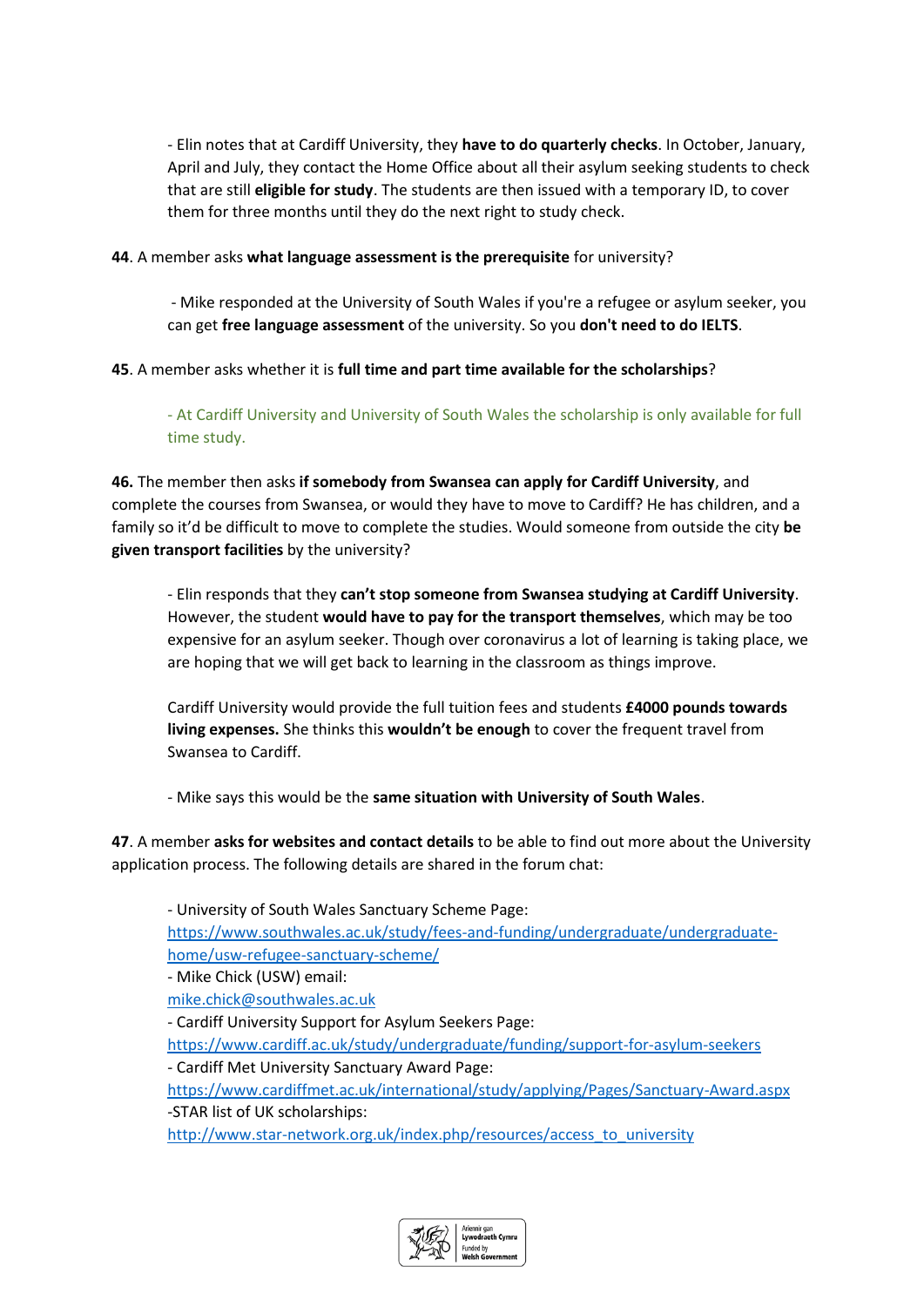**48**. A member notes that there is a **fee for Cardiff University's pathway classes**. As an asylum seeker, she **may not be able to pay** if she cannot access funding for it. She asks if they are able to set it up so they **can pay by instalment**. One 10 week course was almost 200 pounds.

-Jan (Cardiff University) responds that with the pathway courses paying in **instalments are only available for courses over £250.** Level three courses are free, but level four courses have fees attached. **Refugees can access the Tuition Fee Loan** to meet those fees. Asylum Seekers often take level three courses on the community programme until they're eligible, and then they can access fees to pay for level 4.

- Sarah asks **whether it might be possible to allow instalments** for these courses that are under £250, to help asylum seekers to be able to access this. She asks whether Sian can look into this as part of Cardiff University's widening participation team?

- Sian says that they **can definitely look into this** and take it forward. She adds that she'll be reporting on the forum to their equality and diversity managers, to inform what changes might be made.

- The member is happy that she will look into it. She says it was hard that there was no option as she doesn't have that kind of money in bulk. She says she's **willing to sacrifice other things to be able to go to class and pay the money in pieces.** 

**49**. A member notes that as an asylum seeker you **can do Level 3 for free, but not Level 4**. This means that **as an asylum seeker you cannot progress**. He did Level 4, but really struggled to pay the fees. He feels that asylum seekers **shouldn't have this barrier** to progressing beyond Level 3.

- Jan responds **it is the same for everybody**, that Level 3 is free, and Level 4 has to be paid for. She says that there's a **range of Level 3 Courses available**, meaning progression is not limited.

- The member asks **if an exception could be made for asylum seekers**, since there is very low levels of asylum seekers who would be looking for this. He says that as they don't know how long they have to wait for the decision, so there should be more progression available. He notes that this is the case for the colleges too.

- Sarah asks whether this is something the Widening Participation team has been looking into?

- Sian says it's **an area they're beginning to look at**. They did the Aspire Project which involved community level three courses. This wasn't run last year because of covid, but will potentially happen next year, possibly online.

**50**. A member missed the section on colleges and asks if her question can be passed on to Cardiff and Vale. She is currently studying for Level One ESOL. She **applied to do ESOL+** and was put in the waiting list in March. She **saw people who applied after her get spaces**, but she only got the ESOL part. She wants to know why this happened as the registration department didn't give her a straight answer.